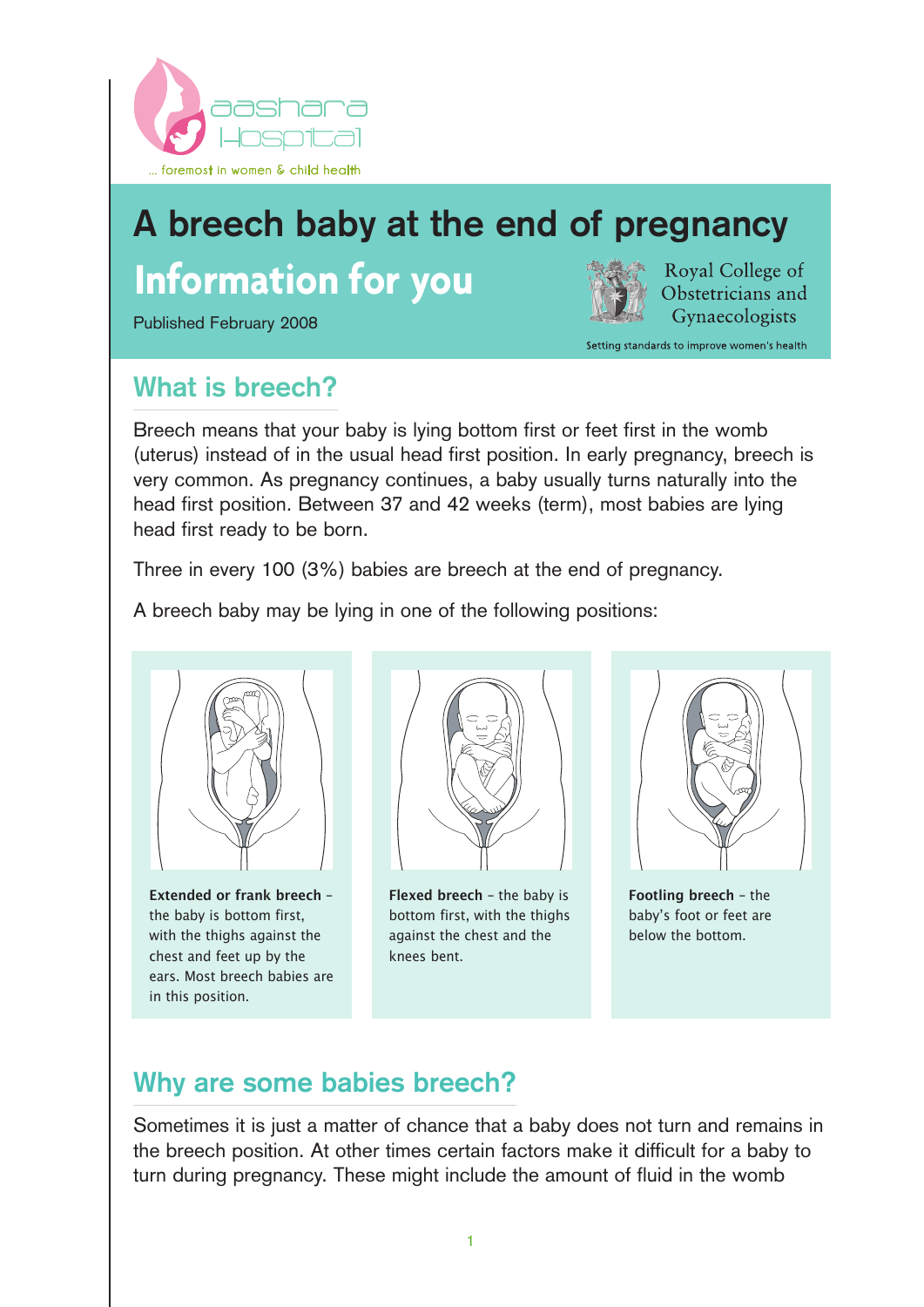

(either too much or too little), the position of the placenta or if there is more than one baby in the womb. The vast majority of breech babies are born healthy. For a few babies, breech may be a sign of a problem with the baby. All babies will have a newborn examination.

### **What can be done?**

If you are 36 weeks pregnant and the baby is in a breech position, your obstetrician or midwife should discuss external cephalic version (ECV) – see RCOG Patient Information **Turning a breech baby in the womb (external cephalic version)**.

### **What are my choices for birth?**

Depending on your situation, your choices may include a:

- caesarean delivery this is a surgical operation where a cut is made in your abdomen and your baby is delivered through that cut
- vaginal breech birth.

There are benefits and risks associated with both caesarean delivery and vaginal breech birth and these should be discussed between you and your obstetrician and/or midwife, so that you can choose the best plan for you and your baby.

#### **Caesarean delivery**

The Royal College of Obstetricians and Gynaecologists (RCOG) and the National Institute for Health and Clinical Excellence (NICE) recommends that caesarean delivery is safer for the baby around the time of birth.

Caesarean delivery carries a slightly higher risk for you, compared with the risk of having a vaginal breech birth. Caesarean delivery does not carry any long-term risks to your health outside of pregnancy. However, there may be long-term effects in future pregnancies for either you and/or your babies. These effects are not yet fully understood (see **Useful link**).

If you choose a caesarean delivery and then go into labour before the operation, your obstetrician should assess whether it is safe to proceed with the caesarean delivery. If the baby is close to being born, it may be safer for you to have a vaginal breech birth.

#### **Vaginal breech birth**

A vaginal breech birth is a choice for some women and their babies. However, it may not be recommended as safe in all circumstances. It is a more complicated birth, as the largest part of the baby is last to be delivered and in some cases this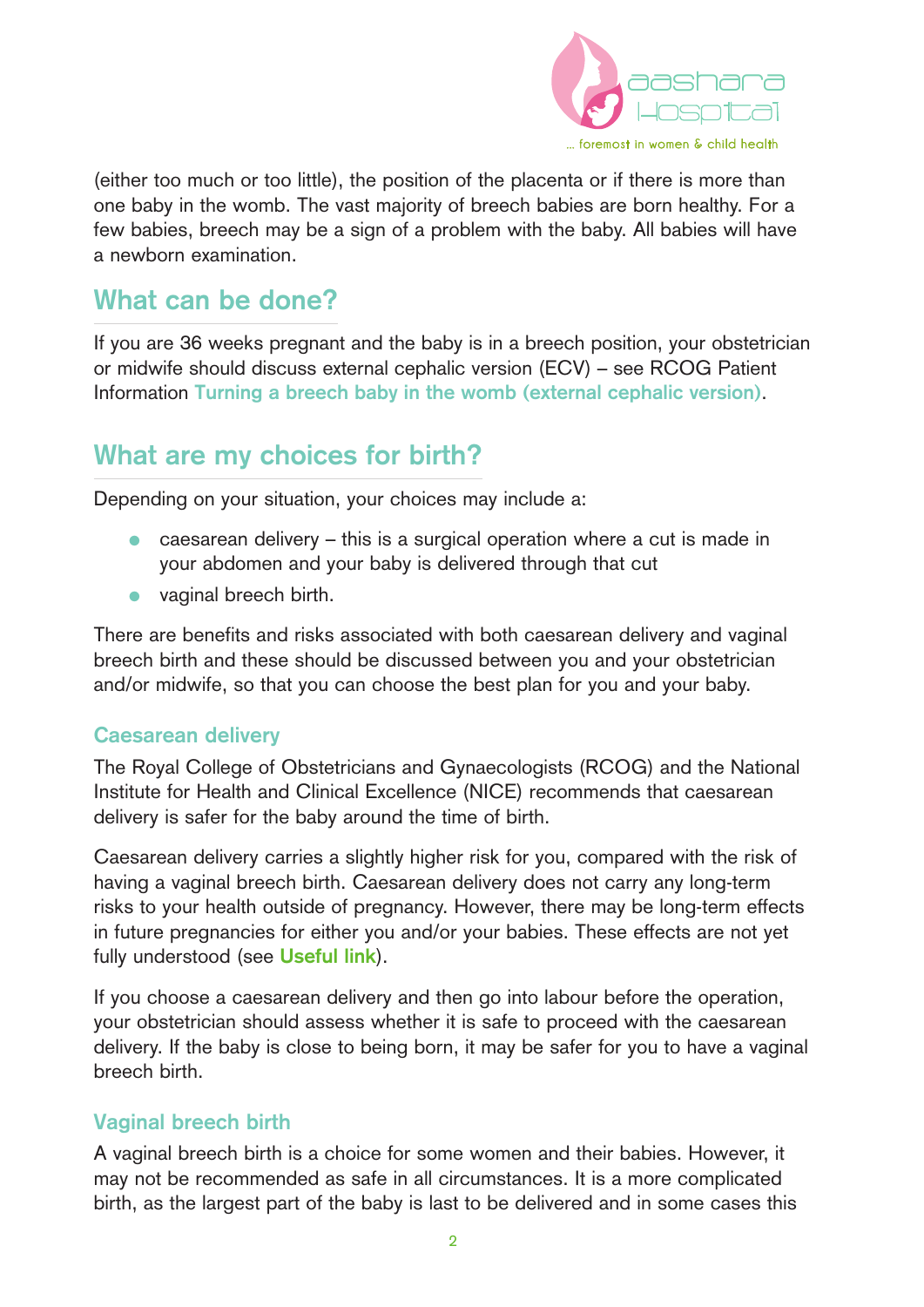

Where a vaginal breech birth is being considered, the RCOG supports this only when:

- the obstetrician is trained and experienced in delivering a breech baby vaginally
- there are facilities at your hospital for an emergency caesarean delivery (should this be necessary)
- there are no particular features about your pregnancy that make vaginal breech birth more risky.

Before choosing vaginal breech birth, it is advised that you and your baby are assessed. Your obstetrician may strongly advise you against a vaginal birth if:

- your baby is a footling breech
- your baby is large (over 3800 grams)
- your baby is small (less than 2000 grams)
- your baby is in a certain position: for example, if the neck is very tilted back (hyper-extended)
- you have had a caesarean delivery in a previous pregnancy
- you have a narrow pelvis (as there is less room for the baby to pass safely through the birth canal)
- you have a low-lying placenta (see RCOG Patient Information **Placenta praevia:information for you**)
- you have pre-eclampsia (see RCOG Patient Information **What you need to know about pre-eclampsia**).

## **What can I expect in labour with a breech baby?**

You can have the same choice of pain relief choices as with a baby who is head first.

If you have a vaginal breech birth, you are advised that your baby's heart rate should be monitored continuously. In some circumstances, you may need an emergency caesarean delivery during labour. Forceps may be used to assist the baby to be born – see RCOG Patient Information **Assisted Birth (operative vaginal delivery)** . This is because the baby's head is the last part to emerge and may need to be helped through the birth canal. A paediatrician will attend the birth to check the baby.

## **What if my baby is coming early?**

If your baby is born before 37 weeks, the balance of benefits and risks of having a caesarean delivery or vaginal birth changes and will be discussed with you.